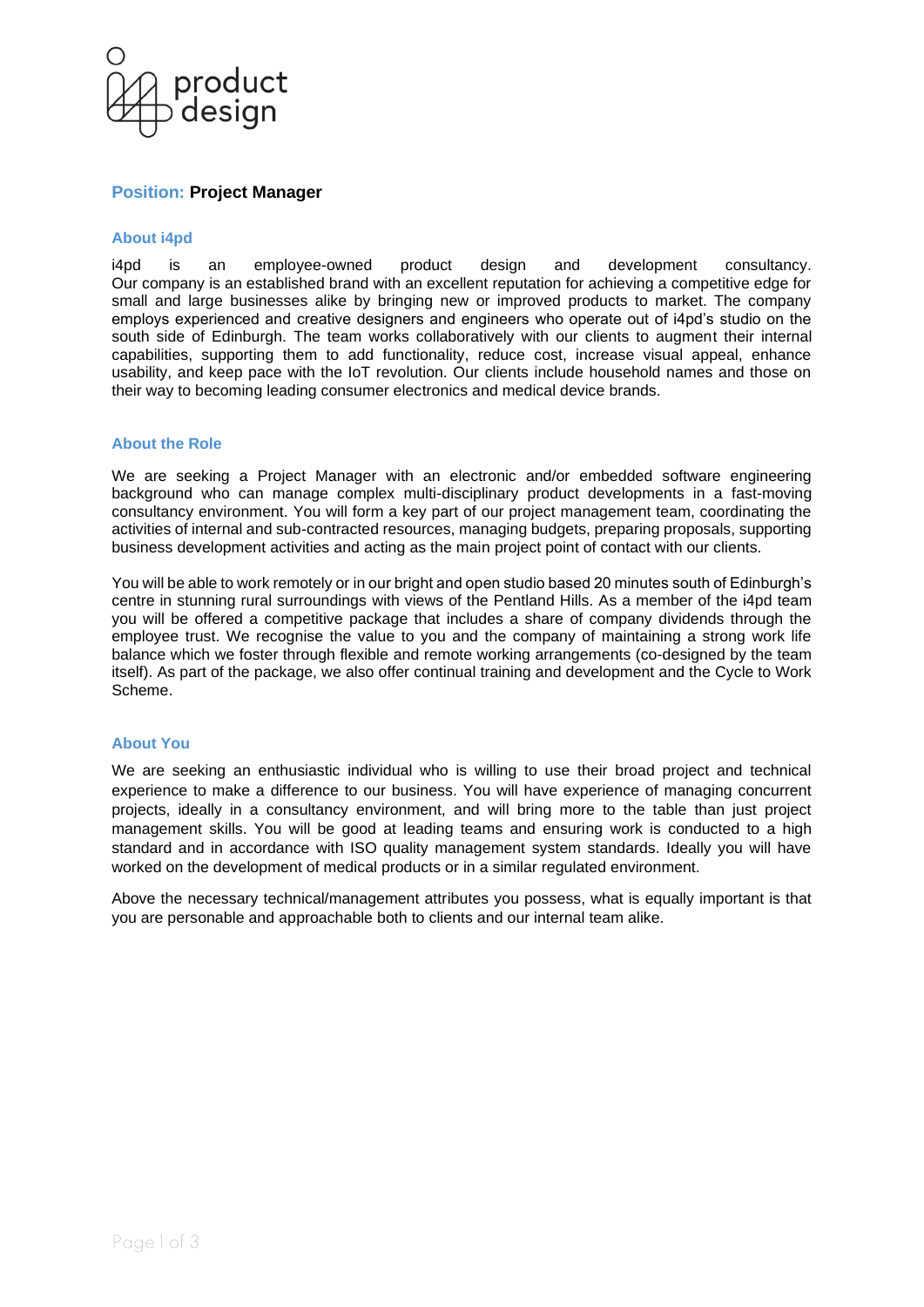

## **Key Responsibilities**

- Be responsible for the project management of concurrent projects by:
	- o Working with team members in electronics, software and industrial & mechanical design.
	- o Developing and maintaining good client relations.
	- $\circ$  Capturing clients' requirements at the start of projects and monitoring and managing any ongoing changes.
	- $\circ$  Working with technical leads on projects to ensure that the client's requirements are being addressed.
	- o Documenting key decisions and actions from project meetings.
	- o Maintaining project plans and ensuring milestones are met.
	- o Tracking and ensuring adherence to project budgets.
	- o Ensuring effective communication between all project stakeholders.
	- Managing sub-contractors, including contract management.
	- Utilising skills in project risk management.
	- o Ensuring all work is conducted in accordance with our ISO9001 / ISO13485 accredited Quality Management System.
- Working with the Business Development Manager to promote i4pd's services and help create/support the generation of proposals for new projects.
- Contribute to the i4pd management team, including:
	- $\circ$  Resource management & scheduling of live projects and potential future sales prospects.
	- $\circ$  Conducting internal QMS audits and contributing to the continuous improvement process.
	- $\circ$  Working with the finance team to ensure invoices are issued in a timely manner.
	- Provide input/support for i4pd's Business Management Tools, including:
		- o Financial systems (sales & purchasing records).
		- o Resource management.
		- o Timesheets.

## **Qualifications/Requirements**

Essential Skills/Experience

- Degree level qualification in Electronics Engineering or equivalent professional experience.
- Substantial and proven experience in managing concurrent complex projects.
- Excellent communication skills, including liaising with commercial clients, sub-contractors & suppliers.
- Evidence of significant budget responsibility (>£350k p.a.).
- Leading teams of engineers and/or Product Designers to deliver to requirements.
- Management of sub-contractors.
- Excellent understanding of electronic and electrical systems.
- Good understanding of mechanical and electro-mechanical systems.
- Expert user of MS Excel.
- Highly competent at other MS Office applications (Project, Word, PowerPoint).